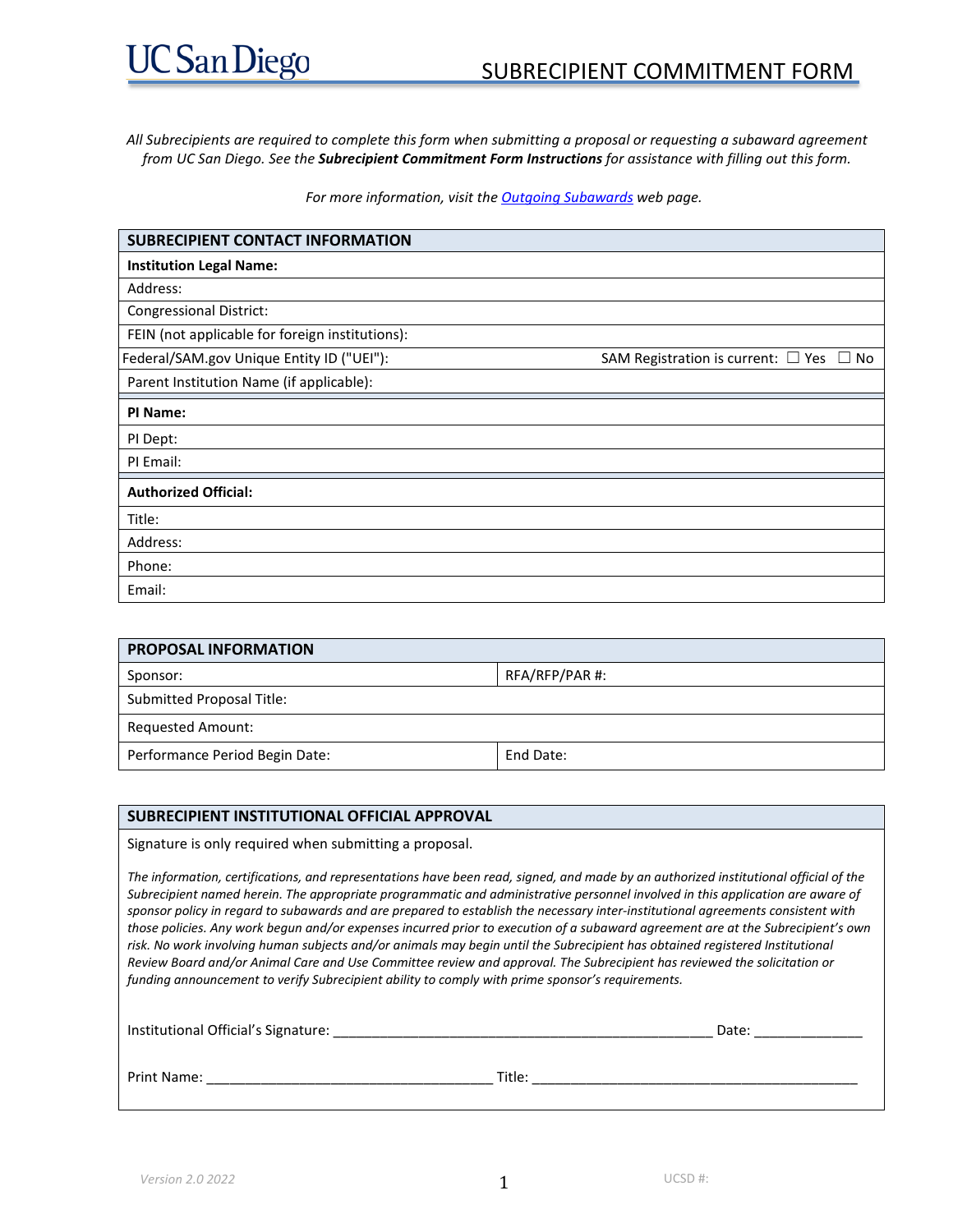#### **SECTION A – Proposal Checklist and Documents**

- ☐ **Statement of Work** (*attachment required*)
- ☐ **Budget and Narrative Budget Justification** (*attachment required*)
- ☐ **Cost Sharing**: If cost sharing is proposed, please attach cost share documentation/commitment letter and provide cost share amount: \$
- ☐ **Major Project Status**: If applicable, please provide justification of major project status for federal projects on the Budget Justification.

#### **SECTION B – Subrecipient Eligibility**

#### **1. Debarment, Suspension, Proposed Debarment**

The Subrecipient organization certifies that it or any of its personnel on this project:

| (A) | are        | are not  | presently debarred, suspended, proposed for debarment, or otherwise<br>excluded from or ineligible for participation in federal assistance<br>programs, contracts, or activities.                                                                                                                                                                                                                                                                                                                                                                          |
|-----|------------|----------|------------------------------------------------------------------------------------------------------------------------------------------------------------------------------------------------------------------------------------------------------------------------------------------------------------------------------------------------------------------------------------------------------------------------------------------------------------------------------------------------------------------------------------------------------------|
| (B) | $\Box$ are | are not  | delinquent on repayment of any Federal debt including direct and<br>guaranteed loans and other debt as defined in OMB Circular A-129,<br>"Managing Federal Credit Programs."                                                                                                                                                                                                                                                                                                                                                                               |
| (C) | are        | are not  | presently indicted for, or otherwise criminally or civilly charged by a<br>government entity.                                                                                                                                                                                                                                                                                                                                                                                                                                                              |
| (D) | have       | have not | within three (3) years preceding this offer, had one or more contracts<br>terminated for default by any federal agency.                                                                                                                                                                                                                                                                                                                                                                                                                                    |
| (E) | have       | have not | within three (3) years preceding this offer, been convicted of or had a<br>civil judgment rendered against them for commission of fraud or<br>criminal offense in connection with obtaining, attempting to obtain, or<br>performing a public (federal, state, or local) contract or subcontract;<br>violation of Federal or State antitrust statutes relating to the<br>submission of offers; or commission of embezzlement, theft, forgery,<br>bribery, falsification or destruction of records, making false statements<br>or receiving stolen property. |

*If any of the above are answered in the affirmative, please explain:*

#### **2. Government Entity** ☐ Yes ☐ No

#### **3. Foreign Entity** ☐ Yes ☐ No

If Yes, list country/countries:

#### **4. For-Profit/Commercial Entity** ☐ Yes ☐ No

If **No**, proceed to **Section C.**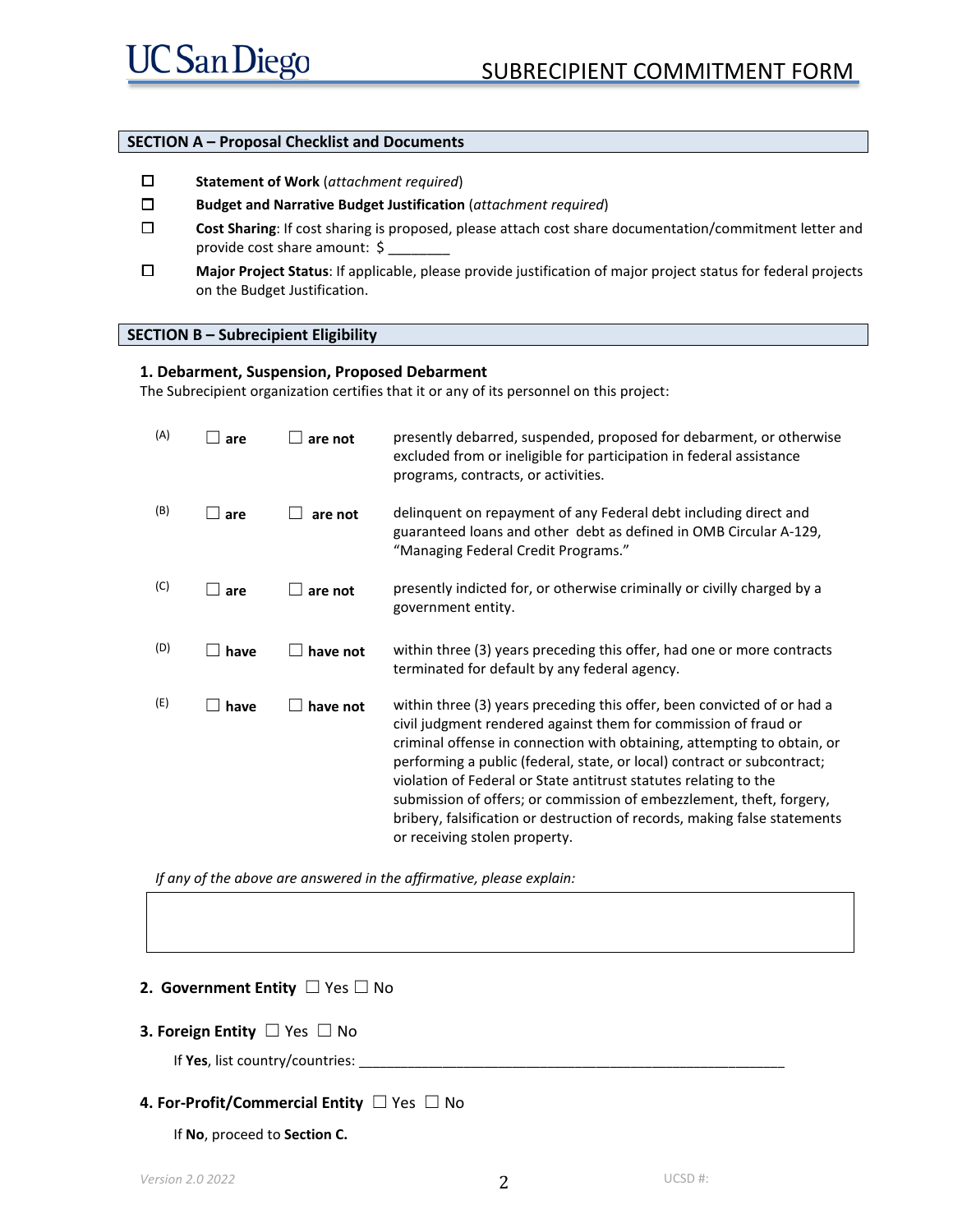If **Subrecipient is a for-profit or commercial entity**, will the goods and/or services provided under this transaction be comparable to the goods and/or services provided to other customers during the course of normal business operations?

| $\Box$ Yes – Proceed to Subrecipient Business Status.<br>$\Box$ No – Please describe how these goods and/or services will differ from those offered to other<br>customers and any potential role as an inventor: |                                                                  |  |  |  |  |  |
|------------------------------------------------------------------------------------------------------------------------------------------------------------------------------------------------------------------|------------------------------------------------------------------|--|--|--|--|--|
| <b>Subrecipient Business Status:</b>                                                                                                                                                                             |                                                                  |  |  |  |  |  |
| $\Box$ Large business                                                                                                                                                                                            | $\Box$ Alaska Native Corporation (ANC) (43USC 1601)              |  |  |  |  |  |
| $\Box$ Small Business                                                                                                                                                                                            | $\Box$ Historic Black College or University/Minority Institution |  |  |  |  |  |
| If a small business, identify business classification (*certified by the Small Business Administration):                                                                                                         |                                                                  |  |  |  |  |  |
| $\Box$ HUBZone small business*                                                                                                                                                                                   | $\Box$ Small Disadvantaged Business (SDB)* (8a)*                 |  |  |  |  |  |
| $\Box$ Women-owned small business (WOSB)                                                                                                                                                                         | $\Box$ Service-disabled veteran-owned business (SDVOSB)          |  |  |  |  |  |
| $\Box$ Veteran-owned small business (VOSB)                                                                                                                                                                       |                                                                  |  |  |  |  |  |

#### **SECTION C – Budget and Rates**

#### **1. Facilities and Administrative (F&A) Rates included in this proposal have been calculated based on:**

- $\Box$  Our federally negotiated F&A rates for this type of work.
	- Insert link to F&A Rate Agreement:
- ☐ Specific solicitation guidance/agency requirements (*attach documentation*).
- ☐ Defense Contract Audit Agency (DCAA) approved (*attach documentation*).
- $\Box$  Other:  $\Box$  Please explain:

#### **2. Fringe-Benefit (FB) Rates included in this proposal have been calculated based on the following:**

- $\Box$  Rates are consistent with or lower than our federally negotiated rates.
	- Insert link to FB Rate Agreement:
- ☐ Based on actual rates (*attach documentation*).
- ☐ Other: \_\_\_\_\_\_\_\_\_\_\_\_\_ Please explain: \_\_\_\_\_\_\_\_\_\_\_\_\_\_\_\_\_\_\_\_\_\_\_\_\_\_\_\_\_\_\_\_\_\_\_\_\_\_\_\_\_\_\_\_\_\_\_\_\_\_

#### **3. Actual Costs** ☐ Yes ☐ No

*Are the labor and related direct cost rates in the budget based on actual exact costs?*

#### **SECTION D - Audit Status**

#### **Annual Audit** ☐ Yes ☐ No

*Does the Subrecipient receive an annual audit in accordance with OMB Circular A-81?*

#### If **Yes:**

- (A) Year of most recent audit:
- (B) ☐ **Yes** ☐ **No** Were any audit findings reported? If **Yes**, please explain in **Section F** below.
- (C) Provide the Subrecipient's most recent audit report: ☐ **Attached** ☐ **URL Link**: **\_\_\_\_\_\_\_\_\_\_\_\_\_\_\_\_\_\_\_\_\_\_\_\_**\_\_\_\_\_\_\_

#### If **No:**

- (A) ☐ **Yes** ☐ **No** Does the Subrecipient receive overall federal funding of at least \$750,000 per year?
- (B) ☐ **Yes** ☐ **No** Does your organization have its financial statements reviewed by an independent public accounting firm, receive a DCAA audit, or have any similar type of audit or review? If **Yes**, *attach a copy*.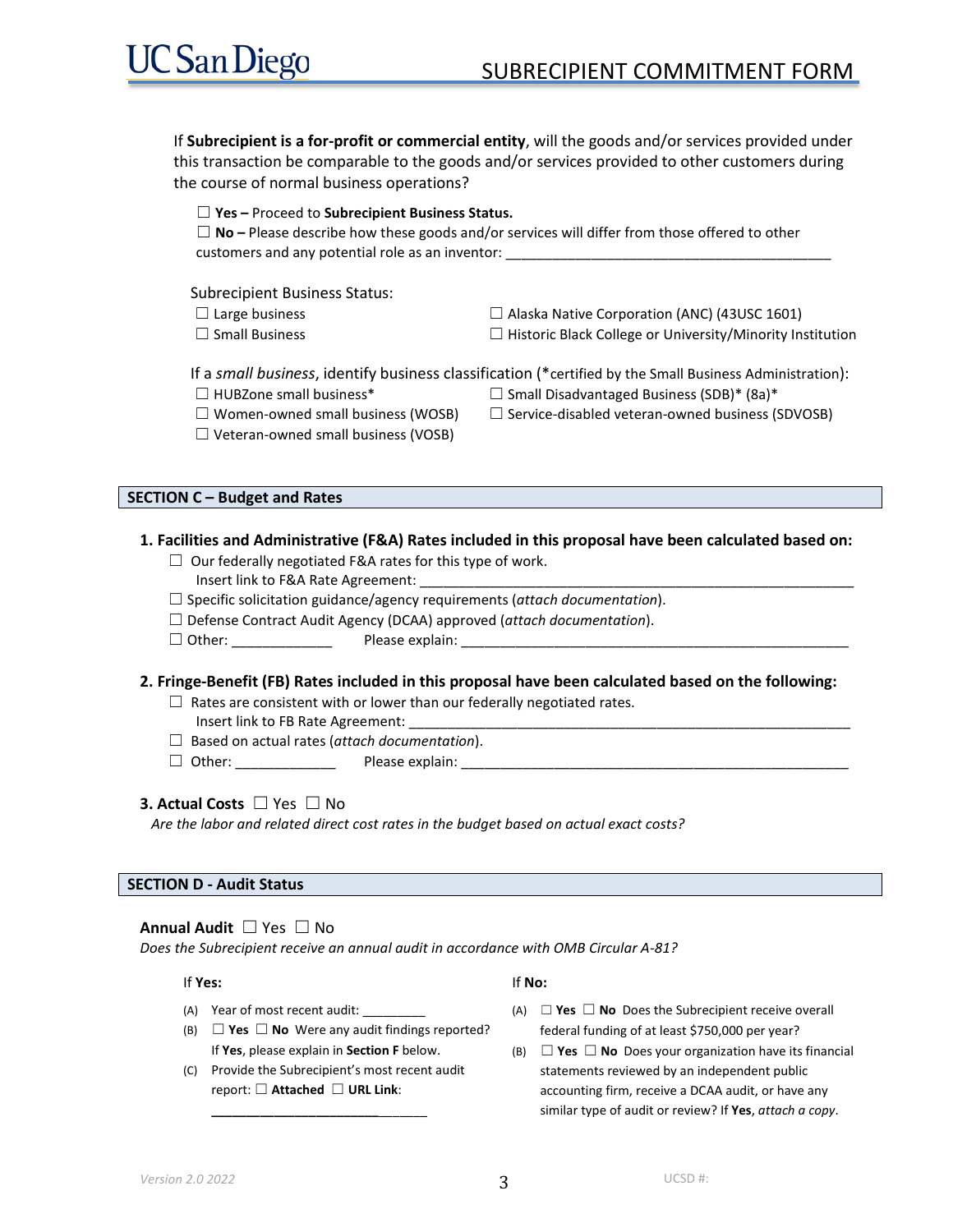# SUBRECIPIENT COMMITMENT FORM

#### **SECTION E – Research Compliance**

#### **1. Human Subjects** ☐ Yes ☐ No

If **Yes**, Indicate the status of IRB Review: ☐ **Approved** ☐ **Pending** ☐ **Exempt** Approval Date: Expiration Date: IRB Number\*: Federal Wide Assurance (FWA) Number: Comments:

*\*A copy of the IRB approval is to be provided before a subaward will be issued. If Human Subjects are involved, and you do not have an Institutional Review Board or a Federal Wide Assurance Number, please provide an explanation in the above Comments field.*

#### **2. Animal Subjects** ☐ Yes ☐ No

If **Yes**, Indicate the status of IACUC Review: ☐ **Approved** ☐ **Pending**

| Approval Date:                                      | <b>Expiration Date:</b> |            |           |
|-----------------------------------------------------|-------------------------|------------|-----------|
| IACUC Number*:                                      |                         |            |           |
| PHS Animal Welfare Assurance number:                |                         |            |           |
| Is your organization/institution AAALAC accredited? |                         | $\Box$ Yes | $\Box$ No |
| AAALAC number:                                      |                         |            |           |
| Comments:                                           |                         |            |           |
|                                                     |                         |            |           |

*\*A copy of the IACUC approval is to be provided before a subaward will be issued. If Animal Subjects are involved, and you do not have an IACUC Institutional Review Board or are not AAALAC Accredited, please provide an explanation in the above Comments field.*

**3. Conflict of Interest - applicable to DHHS (e.g., NIH, CDC, HRSA, etc.), NSF, and any other sponsor that has adopted the federal financial disclosure requirements.** Click this link for a list of entities that have adopted th[e PHS FCOI policy.](http://nrc59.nas.edu/pub/fcoi_agencies_phs_regs.html)

- $\Box$  **Not applicable** FCOI does not apply to this subaward.
- □ **Subrecipient policy** Subrecipient organization/institution hereby certifies that it has an active and enforced conflict of interest policy that is consistent with the provision of 42 CFR Part 50, Subpart F, "Responsibility of Applicants for Promoting Objectivity in Research." Subrecipient also certifies that, to the best of Institution's knowledge (1) all financial disclosures have been made related to the activities that may be funded by or through a resulting agreement, as required by its conflict of interest policy; and (2) all identified conflicts of interest have or will have been satisfactorily managed, reduced, or eliminated in accordance with Subrecipient's conflict of interest policy prior to the expenditure of any funds under any resulting agreement.
- □ **UCSD policy** Subrecipient does not have an active and/or enforced conflict of interest policy and hereby agrees to abide by [UC San Diego's policy.](http://policy.ucop.edu/doc/2500558/PHS_COI)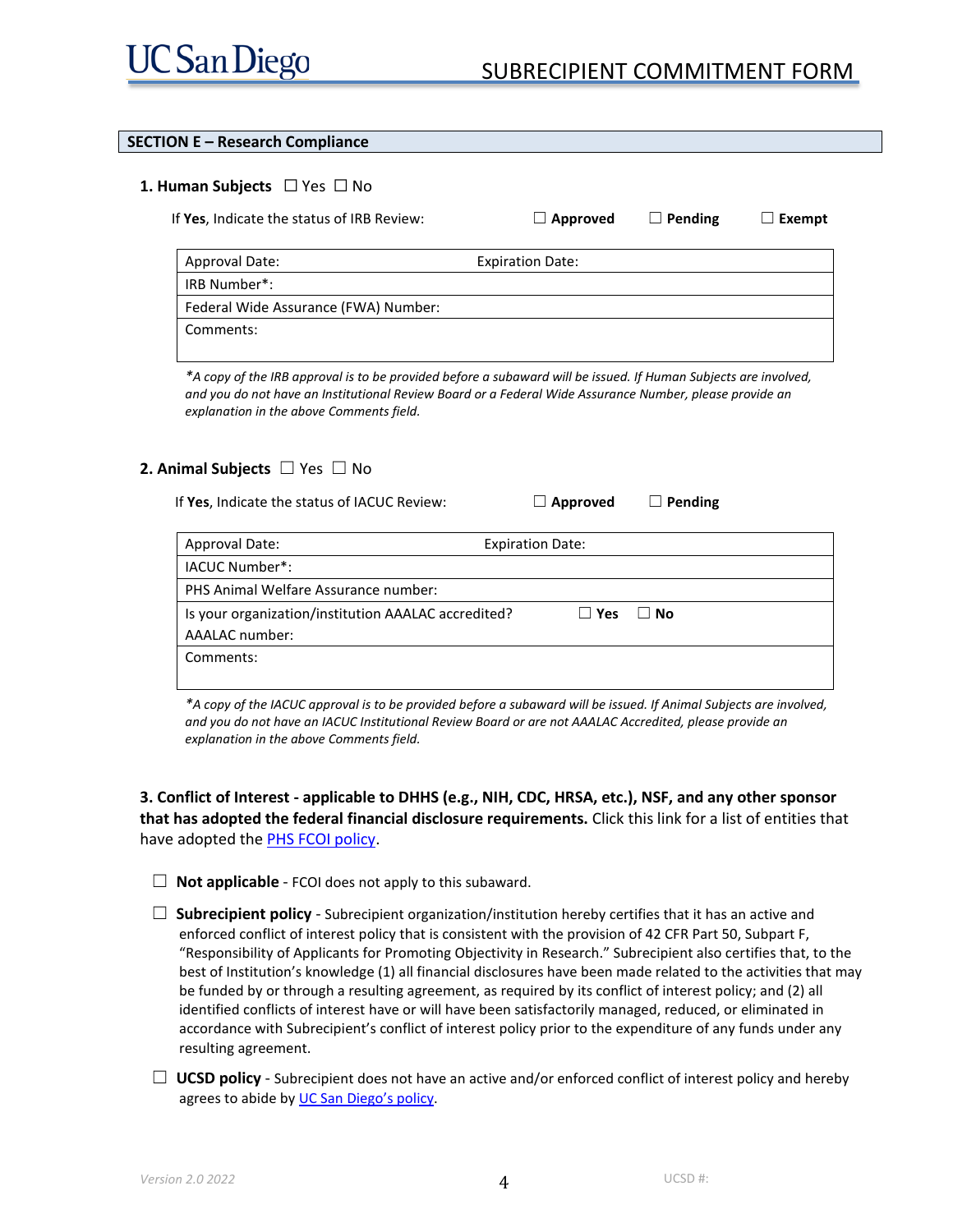#### **4. Dual Use Research of Concern (DURC)**

*Will this project use one or more of the following agents or toxins?*

#### Check all that apply:

- ☐ Marburg virus
- ☐ Reconstructed 1918 Influenza virus ☐ Variola major virus
- □ Variola minor virus ☐ Rinderpest virus
	- □ Yersinia pestis  $\Box$  Francisella tularensis
- □ Botulinum neurotoxin ☐ Burkholderia mallei
	- ☐ Burkholderia pseudomallei
- $\Box$  Avian influenza virus (highly pathogenic)
- $\Box$  Toxin (producing strains of Clostridium botulinum)
- ☐ Bacillus anthracis
- ☐ Foot-and-mouth disease virus
- ☐ Ebola virus

*If at least one box is checked a copy of your Institution's Review Entity determination as to whether the research qualifies as DURC must be provided. Once we receive it and it is determined by PHS/NIH that the research is in fact DURC, a copy of the mitigation plan must be provided to UCSD before any subaward will be issued. Please forward these documents t[o subawards@ucsd.edu](mailto:subawards@ucsd.edu) as soon as they become available. Please indicate the UCSD Principal Investigator's name for reference. For more information please see NIH Guide notice NOT-OD-15-017.* 

 $\Box$  None of the above agents or toxins will be used – DURC not applicable.

**SECTION F – Comments**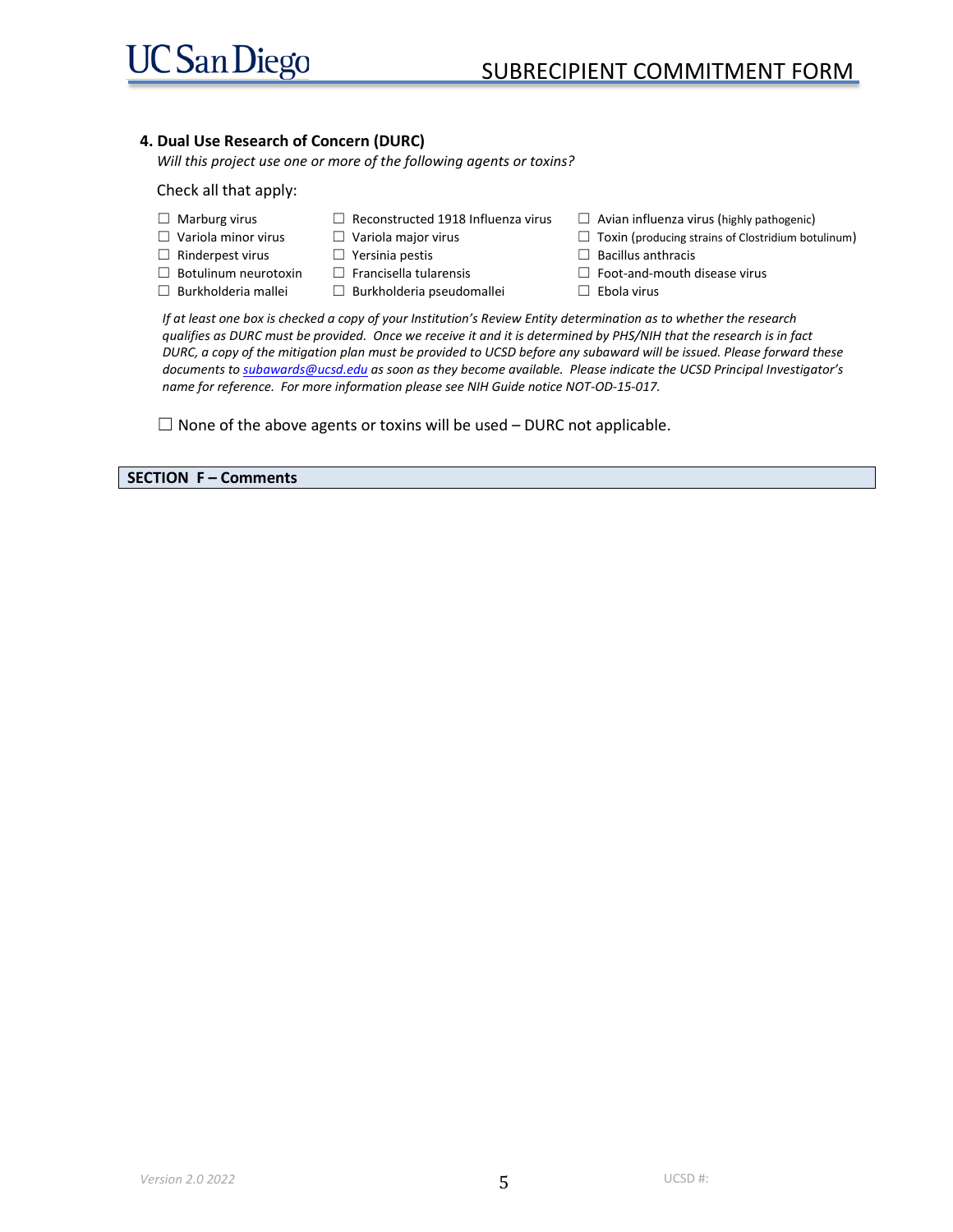*Directions and clarification on filling out the Subrecipient Commitment Form:* 

# **SUBRECIPIENT CONTACT INFORMATION**

- **Institution Legal Name:** This is the name of the organization that is used for all official purposes. It should not be an acronym or nickname. The legal name should be the name of the legal entity authorized to enter into contracts on behalf of the organization not a sub-unit of that organization For example, the legal name of "HP" is "Hewlett**-**Packard Company." For example, the legal name for the University of California San Diego is, "The Regents of the University of California, San Diego".
- **Congressional District:** If foreign institution, please note "Not Applicable".
- **Federal Employer Identification Number (FEIN):** If foreign institution, please note "Not Applicable". A Federal Employer Identification Number (FEIN) is also known as a Federal Tax Identification Number, and is used to identify a business entity.
- • **Unique Entity ID. T**he Unique Entity ID is a 12-character alphanumeric ID assigned to an entity by SAM.gov. As part of this transition, the DUNS Number has been removed from SAM.gov. Entity registration, searching, and data entry in SAM.gov now require use of the new Unique Entity ID. Existing registered entities can find their Unique Entity ID by following the steps here. New entities can get their Unique Entity ID at SAM.gov and, if required, complete an entity registration.
- **SAM Registration (The System for [Award Management\):](http://www.dnb.com/get-a-duns-number.html)** SAM Is a federal government owned and operated free web site that consolidates the capabilities of the CCR/FedReg, ORCA, and EPLS. SAM collects data from suppliers, validates and stores this data, and disseminates it to various U.S. government acquisition agencies. All federal contractors must register in the SAM database prior to award of any contract or purchase agreement.

To register, go to: https://www.sam.gov/portal/public/SAM/. Once an institution has obtained a UEI number, the institution will also need to create an account with the System for Award Management (SAM). There is no [cost for SAM registration.](https://www.sam.gov/portal/public/SAM/)

• **Parent Institution Name:** Complete only if Subrecipient is owned or controlled by a parent entity.

# **PROPOSAL INFORMATION**

- **Sponsor:** The funding entity.
- **RFA/RFP/PAR #:** Please enter the corresponding number. RFA: Request for Application RFP: Request for Proposal PAR: Program Announcement with special Receipt, Referral and/or Review.
- **Submitted Proposal Title:** The title of the project.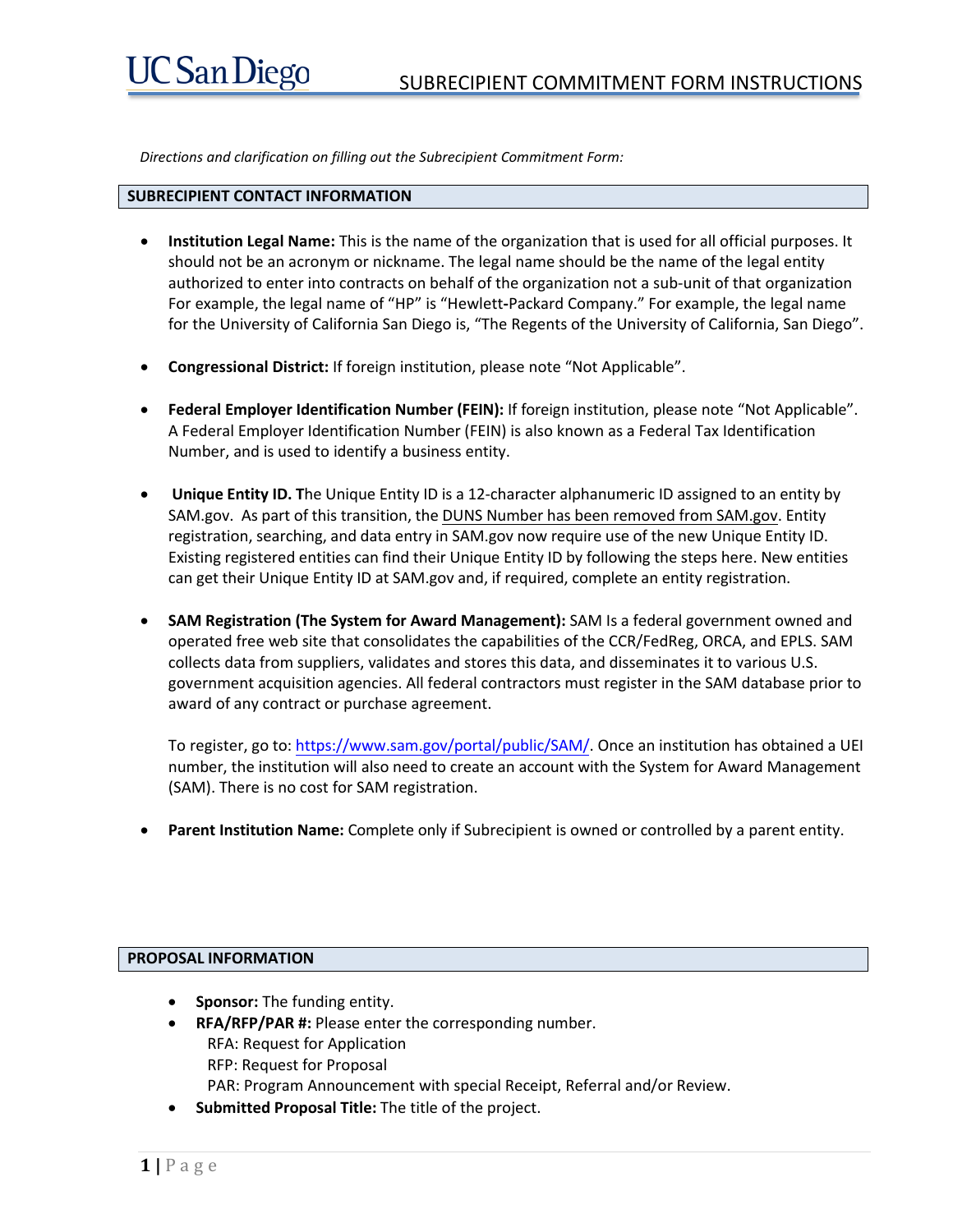- **Requested Amount:** The amount of funding requested for the subrecipient including indirect costs.
- **Performance Begin Date/End Date:** Enter the entire project period.

### **INSTITUTIONAL OFFICIAL APPROVAL**

**UC San Diego** 

- **Proposal Checkbox**: Signature required only if submitting the Subrecipient Commitment Form for a proposal. Signature not required if submitting for processing a Subaward Agreement.
- **Institutional Official's Signature**: Only an authorized official of the subrecipient should sign this form. The official's signature indicates that he/she is authorized to provide this information and that he/she is prepared to commit the organization to the proposed project and abide by the policies of the sponsor if the project is funded.

#### **SECTION A – Proposal Checklist and Documents**

Check the boxes next to the documents and information that are relevant to your proposal:

- **Statement of Work** (REQUIRED): This is a description of the scope of work to be performed by the subrecipient. The work performed should be a substantive and important part of the overall project—not just a supplementary service.
- **Budget and Narrative Budget Justification** (REQUIRED): This refers to the costs associated with carrying out the subrecipient's scope of work. The budget provides the financial information, and the budget justification provides an explanation of how these costs were determined.
- **Cost Sharing**: When an organization pledges a cost sharing contribution to the project at the proposal stage it becomes a firm commitment when the award is made and committed cost share must be tracked and reported to the sponsor. *For this reason, cost sharing should not be included in the proposal unless it is required by the sponsor.* If your organization is committing cost share to the project please:
	- o Provide cost-share amount on the form
	- o Attach the cost-share documentation/commitment letter
- **Major Project Status:** A "Major project" is defined as a project that requires an extensive amount of administrative or clerical support, which is significantly greater than the administrative services included as part of an organization's indirect cost (F&A) rate. This designation must be carefully justified in the subrecipient's budget justification.

#### **SECTION B – Subrecipient Eligibility**

**1 A-E. Debarment, Suspension, Proposed Debarment:** People and organizations may be debarred (or excluded) from receiving U.S. federal financial and non-financial assistance. The questions in this section are designed to identify subrecipients that are unable to enter into a subagreement with UC San Diego. If any of the questions are answered in the affirmative, then do not complete the remainder of the form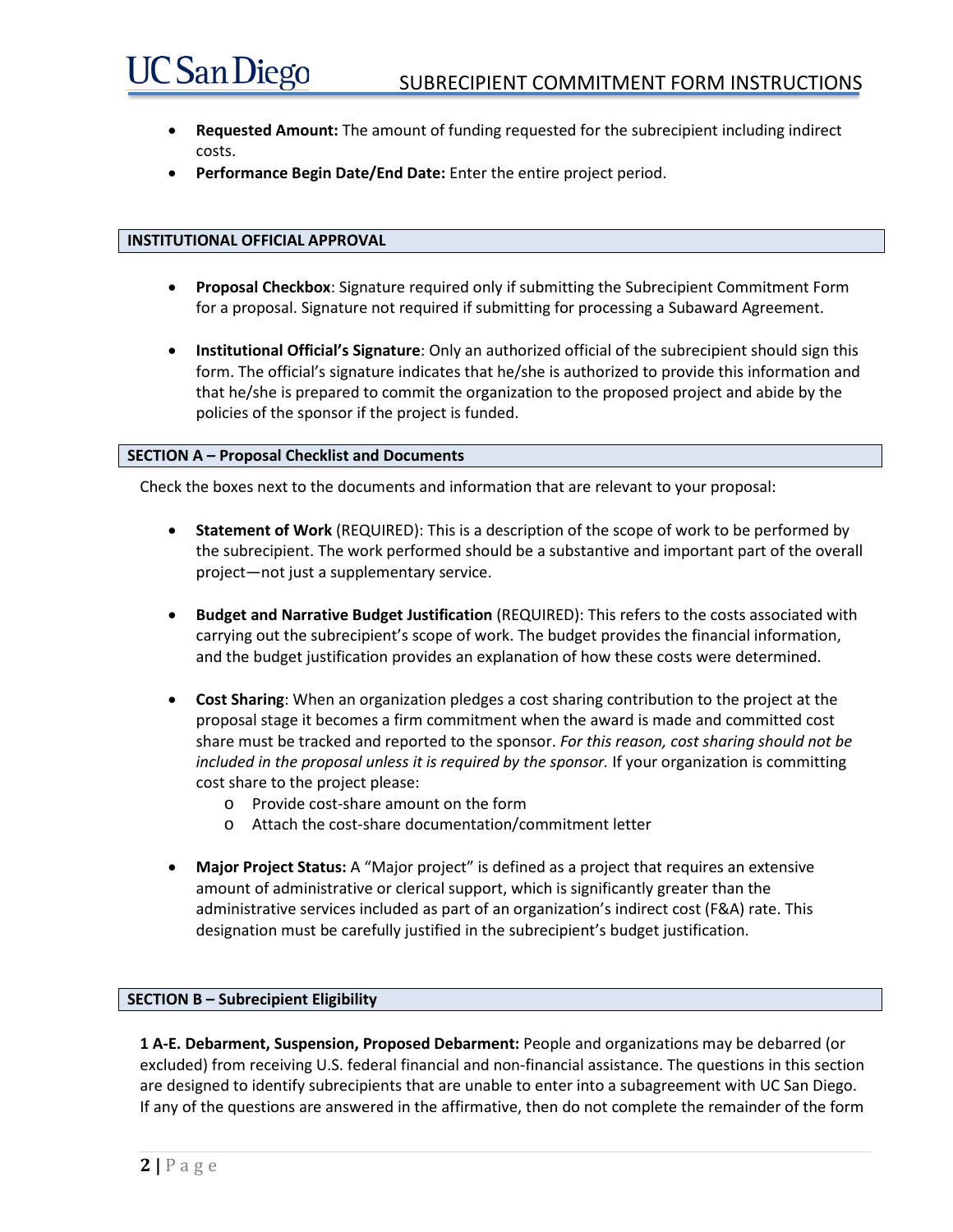# **UC San Diego**

and notify the UC San Diego PI and [subawards@ucsd.edu](mailto:subawards@ucsd.edu) as soon as possible. Please include an explanation for any affirmative answers.

**2. Government Entity:** U.S. federal government entities may not receive subawards if the Prime Sponsor is a U.S. federal government agency or entity. Other agreement types may apply; if you are a federal government entity, please contact [subawards@ucsd.edu](mailto:subawards@ucsd.edu) to discuss other options.

*Note: U.S. federal government entities may receive subawards if the Prime Sponsor is not a U.S. federal government entity.* 

**3. Foreign Entity**: If your institution is a Foreign Entity, please list the country/countries the organization is headquartered in, as well as the country where the preponderance of the project will take place in.

**4. For-Profit/Commercial Entity:** If Subrecipient is a for-profit or commercial entity and the goods and services provided will be comparable to the goods/services provided to a significant number of different customers, please describe how these goods and/or services will differ from those offered to other customers and any potential role as an inventor in the space provided.

*Note: Vendors are not subject to many of the flow-down provisions required of Subrecipients (e.g., effort reporting under a federal award). It is essential that the work provided by any for-profit/commercial Subrecipient be classified appropriately.* 

**Subrecipient Business Status (For-profit Organizations only):** This section should only be used by for- profit organizations. Check the category that applies:

• **Small Business** is organized for profit; has a place of business in the United States; makes a significant contribution to the U.S. economy through payment of taxes or use of American products, materials or labor; is independently owned and operated; is not dominant in its field, on a national basis; and is no larger than SBA's small business size standard for its industry. A business can find the size standard for its industry by consulting the Small Business Administration's Table of Size Standards.

**Small Business Classification** (as \*certified by the Small Business Administration):

- **HUB Zone Small Business\*** as used in this provision means a small business that appears on the list of Qualified HUB Zone Small Business maintained by the US Small Business Administration.
- **Small Disadvantaged Business (SDB)\* (8a)\*** as used in this provision means a small business that: (i) has received certification as a small disadvantaged business consistent with 13 CFR part 124, Subpart B; (ii) no material change in disadvantaged ownership and control has occurred since its certification; (iii) where the is owned by one or more individuals, the net worth of each individual upon whom the certification is based does not exceed \$750,000, after taking into account the applicable exclusions set forth at 13 CFR 124.104(c)(2); and (iv) is identified, on the date of its representation, as a certified small disadvantaged business in PRO-Net, the database maintained by the Small Business Administration.
- **Woman-Owned Small Business (WOSB)** as used in this provision means a small business that: (i) is at least 51% unconditionally owned by one or more women; or in the case of any publicly owned business, at least 51% of the stock of which is unconditionally owned by one or more women; and (ii) whose management and daily business operations are controlled by one or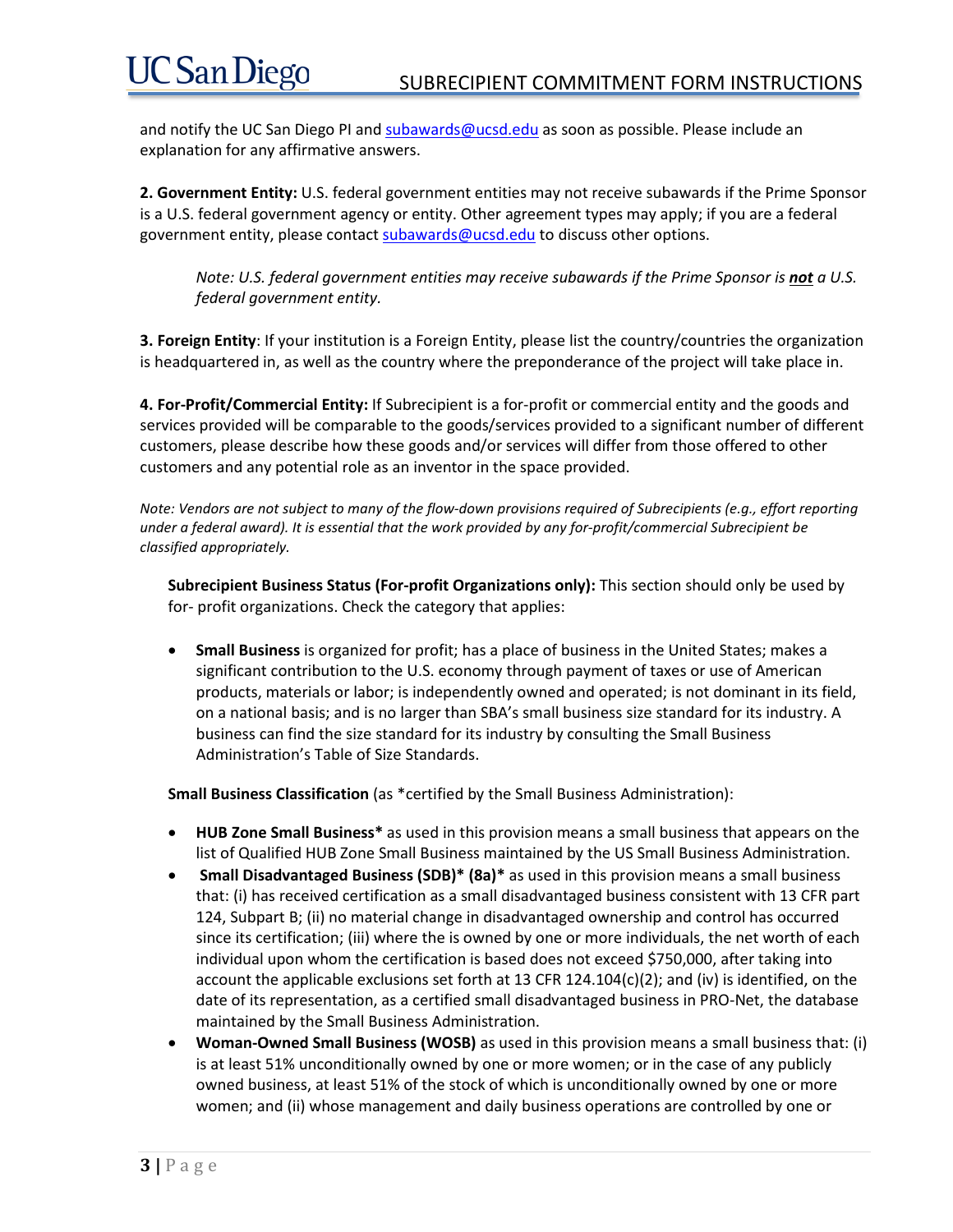more women.

- **Service-Disabled Veteran-Owned Small Business (SDVOSB)** as used in this provision means a small business that: (i) is at least 51% unconditionally owned by one or more service-disabled veterans (as defined at 38 U.S.C. 101(2), with a disability that is service connected, as defined in 38 U.S.C. 101(16)); or in the case of any publicly owned business, at least 51% of the stock of which is unconditionally owned by one or more service-disabled veterans; and (ii) whose management and daily business operations are controlled by one or more service-disabled veterans or, in the case of a veteran with permanent and severe disability, the spouse or permanent caregiver of such veteran.
- **Veteran-Owned Small Business (VOSB)** is a small business that: (i) is at least 51% unconditionally owned by one or more veterans (as defined at 38 U.S.C. 101(2)); or in the case of any publicly owned business, at least 51% of the stock of which is unconditionally owned by one or more veterans; and (ii) whose management and daily business operations are controlled by one or more veterans.

# **SECTION C – Budget and Rates**

**1. Facility and Administration (F&A) Rate:** This is the percentage of the project's direct costs that an organization may charge the sponsor for the "indirect" costs associated with housing and managing a sponsored project. Such costs include utilities costs and administrative time and effort to support the project. These costs also are sometimes referred to as "overhead."

- **A "federally negotiated F&A rate:"** This means that an agency of the U.S. federal government has reviewed the organization's indirect cost proposal and has agreed in writing that the organization may charge the U.S. federal government a certain percentage of direct project costs for F&A (indirect) costs. If your organization has an F&A rate approved by a U.S. federal agency, please attach a copy of your F&A agreement to the Subrecipient Commitment form or provide a webpage link to this information.
- **Other Rates:** If your organization does not have a U.S. federally negotiated F&A rate, and plans to charge for indirect costs, please attach an explanation as to how this rate was derived. The rates may be based on specific solicitation guidance/agency requirements; Defense Contract Audit Agency (DCAA) approved rates; or Other.

Please note: International organizations typically do not receive reimbursement for F&A costs from the U.S. federal government unless the foreign organization has negotiated an F&A rate agreement with a U.S. federal agency. A U.S. federal sponsor also may have a policy of paying a specific F&A rate to foreign and international organizations.

**2. Fringe Benefit Rates:** Fringe benefit rates include the percentage of salary and/or the amount your organization pays for employee retirement, health insurance, Medicare, and Social Security, etc. It represents the employer's contribution to these costs—not the employee's contribution.

• **Composite/Other Rates:** Some organizations negotiate their fringe benefit rates with the U.S. federal government just as they do their F&A rate. Other organizations use actual rates for each employee. Still others use composite rates for different classes of employees. For this section, indicate how the fringe benefit rates were calculated. Attach a copy of the fringe benefit information to the form , provide a link to this information on your organization's webpage, or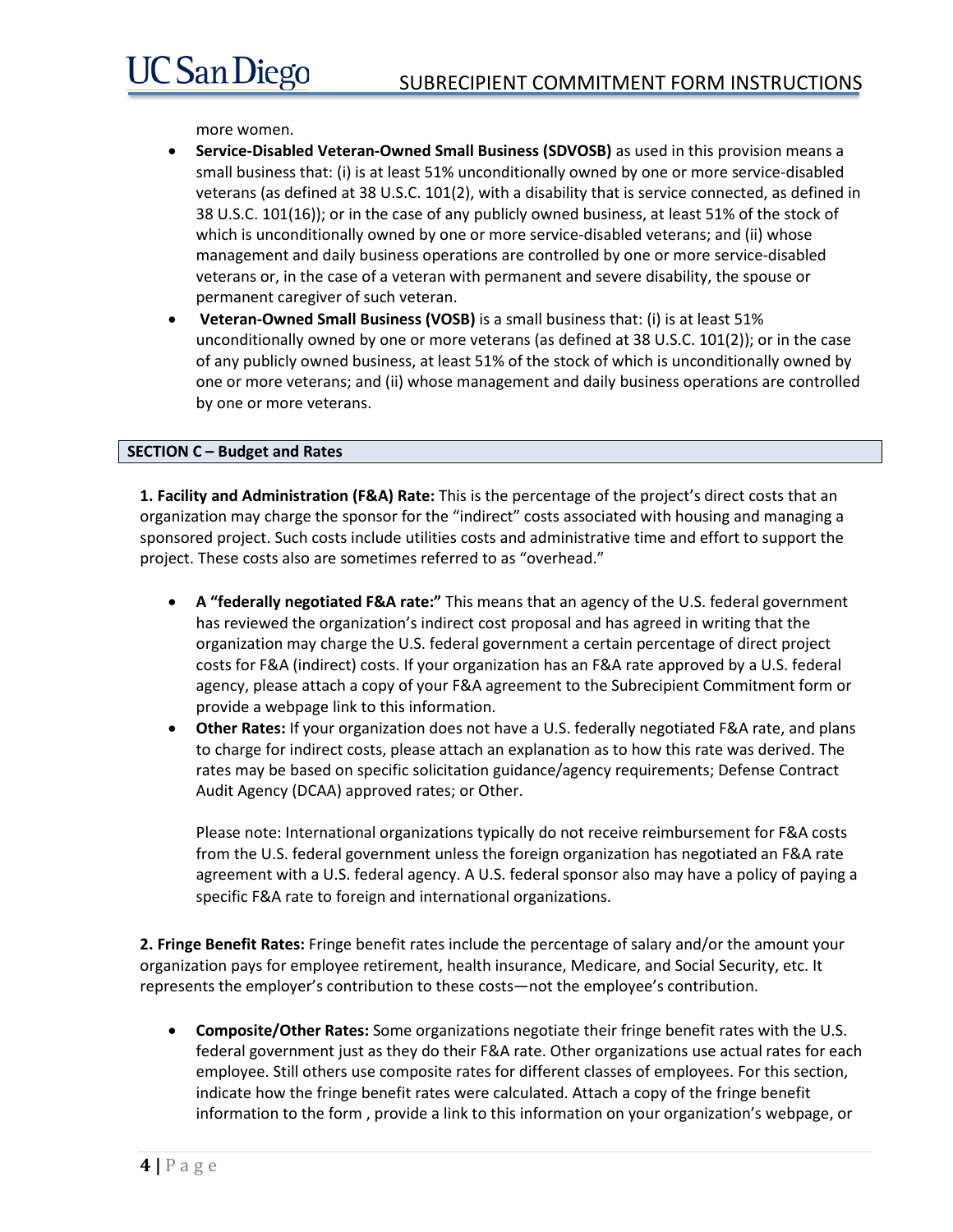provide an explanation in Section F - Comments

**3. Actual Costs:** This question is to identify subrecipients that do not have support for cost elements they are requesting. If answered "NO", please contac[t subawards@ucsd.edu](mailto:subawards@ucsd.edu) and the PI immediately. "NO" to Question 3 will not automatically exclude your organization from participating in this proposed project; it will require UC San Diego to conduct an assessment before making a decision to enter into a subagreement with your organization.

# *Example: It is an existing base salary multiplied by hours or percent of effort, and a verifiable fringe benefit rate.*

If the prime award is a grant or cooperative agreement, no profit may be realized or retained by Subrecipient and no profit should be included in Subrecipient's proposal. If this proposal is under a prime contract, any profit and fees are broken out separately. The UC San Diego Subawards team may determine if subawardee is truly a vendor, and may proceed with the entity as a vendor if loaded rates are present on the budget at time of proposal.

NIH Guide notice NOT-OD-15-017.

# **SECTION D – Audit Status**

Any non-profit entity that has expended at least \$500,000 in U.S. federal funds within the organization's previous fiscal year is subject to the Circular A-133 single audit requirement with the exception of foreign organizations. For-profit organizations and U.S. federal government agencies also are not subject to A-133 audit requirements.

- Agencies subject to A-133 requirements should attach a description of any findings or exceptions noted in their most recently completed A-133 audit. An update of this information may be requested prior to establishing a subagreement with your organization.
- Organizations not subject to A-133 audit requirements will be required to confirm that the organization still is not subject to A-133 audit requirements and fill out the [Mini-Audit](https://blink.ucsd.edu/buy-pay/contract-svcs/subcontract-subaward/) [Questionnaire](https://blink.ucsd.edu/buy-pay/contract-svcs/subcontract-subaward/) prior to the establishment of a subagreement.
- MINI AUDIT: https://blink.ucsd.edu/research/managing-awards/award-administration/ subcontract-subaward/subrecipient-mini-audit.html
- Please note: When applying for funds from agencies under the U.S. Department of Health and Human Services foreign organizations and for-profits that have expended a total of \$500,000 or more under one or more awards from the U.S. Department of Health and Human Services (as a direct grantee and/or under a consortium participant) will be required to have a financialrelated audit of all HHS awards as defined in, and in accordance with, the Government Auditing Standards or an audit that meets the requirements of OMB Circular A-133.

# **SECTION E – Research Compliance**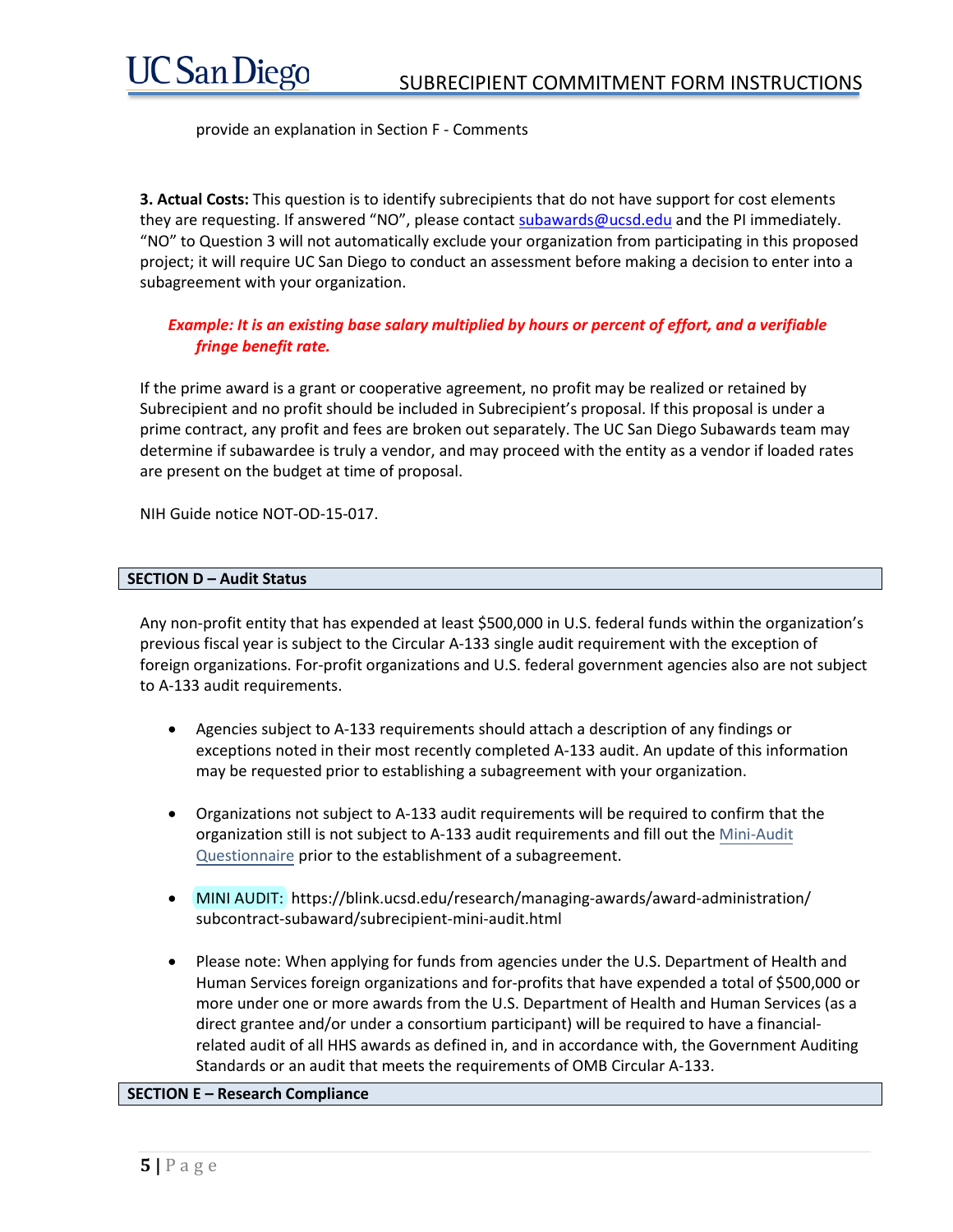**1. Human Subjects**: If your organization will be carrying out human subjects' research under the subagreement with UC San Diego mark, "Yes," on the form. Please provide your organization's Office of Human Research Protection (OHRP) approved Federal Wide Assurance (FWA) number. If your organization does not have an FWA #, provide an explanation as to how your organization will comply with U.S. federal regulations and policies for the protection of human subjects. In accordance with UC San Diego policy, UC San Diego's IRB must conduct a secondary review of the subaward work and issue a companion approval before any subaward will be issued.

**2. Animal Subjects:** If your organization will be carrying out animal research under the subagreement with UC San Diego mark, "Yes," on the form. Note: The UCSD IACUC must review and approve your organization's animal research protocol before a subagreement will be issued. If your organization does not have a PHS Animal Welfare Assurance (OLAW) number, provide an explanation as to how your organization will comply with U.S. federal regulations and policies for the protection of animal subjects. In accordance with UC San Diego policy, UC San Diego's IACUC must conduct a secondary review of the subaward work and issue a companion approval before any subaward will be issued.

**3. Conflict of Interest:** Complete this section only if the Prime proposal is being submitted to any of the following sponsors (chec[k FDP FCOI link](http://nrc59.nas.edu/pub/fcoi_agencies_phs_regs.html) for most updated list):

# **Public Health Service (PHS) Agencies**

(updated 9/15/2015)

- 1. Agency for Healthcare Research and Quality (AHRQ)
- 2. Agency for Toxic Substances and Disease Registry (ATSDR)
- 3. Centers for Disease Control and Prevention (CDC)
- 4. Food and Drug Administration (FDA)
- 5. Health Resources and Services Administration (HRSA)
- 6. Indian Health Service (IHS)
- 7. National Institutes of Health (NIH)
- 8. Office of Global Affairs (OG)
- 9. Office of the Assistant Secretary for Health (OASH)
- 10. Office of the Assistant Secretary for Planning and Evaluation
- 11. Office of the Assistant Secretary for Preparedness and Response (ASPR)
- 12. Office of Public Health and Science
- 13. Substance Abuse and Mental Health Services Administration (SAMHSA)

# **Non-PHS Agencies**

(updated 3/10/2015)

- 1. Alliance for Lupus Research (ALR)
- 2. Alpha-1 Foundation
- 3. American Asthma Foundation
- 4. American Cancer Society (ACS)
- 5. American Heart Association (AHA)
- 6. American Lung Association (ALA)
- 7. Arthritis Foundation (AF)